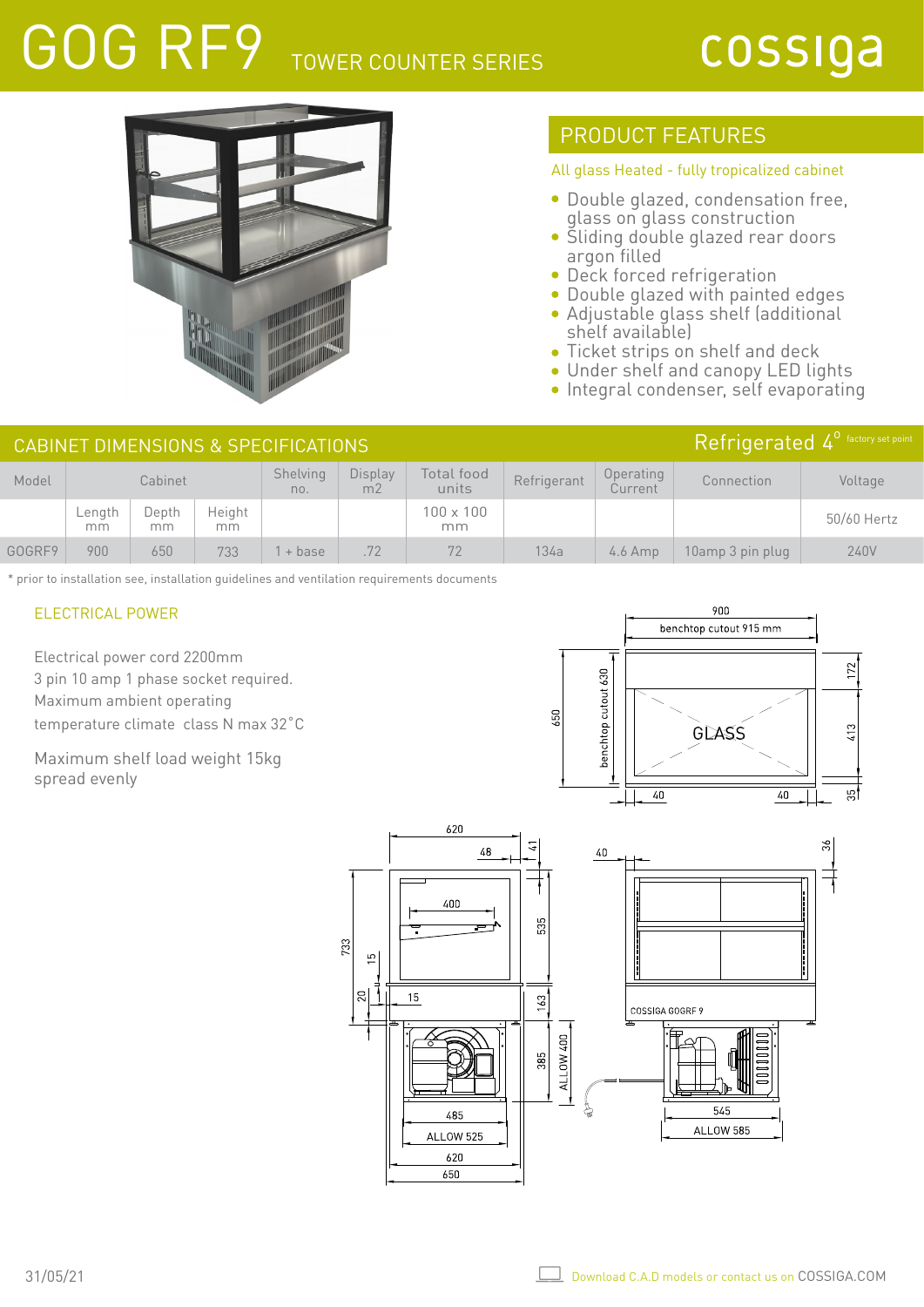# GOG RF12TOWER COUNTER SERIES

## cossiga



### PRODUCT FEATURES

#### All glass Heated - fully tropicalized cabinet

- Double glazed, condensation free, glass on glass construction
- Sliding double glazed rear doors argon filled
- Deck forced refrigeration
- Double glazed with painted edges Adjustable glass shelf (additional
- shelf available) Ticket strips on shelf and deck
- Under shelf and canopy LED lights
- **Integral condenser, self evaporating**

| Refrigerated $4^{\circ}$ factory set point<br>CABINET DIMENSIONS & SPECIFICATIONS |              |              |              |                 |                           |                        |             |                                   |                  |             |
|-----------------------------------------------------------------------------------|--------------|--------------|--------------|-----------------|---------------------------|------------------------|-------------|-----------------------------------|------------------|-------------|
| Model                                                                             | Cabinet      |              |              | Shelving<br>no. | Display<br>m <sub>2</sub> | Total food<br>units    | Refrigerant | Operating<br>Current <sup>1</sup> | Connection       | Voltage     |
|                                                                                   | Length<br>mm | Depth<br>mm. | Height<br>mm |                 |                           | $100 \times 100$<br>mm |             |                                   |                  | 50/60 Hertz |
| GOGRF12                                                                           | 1200         | 650          | 733          | l + base        | 1.0                       | 99                     | 134a        | $5.4$ Amp                         | 10amp 3 pin plug | 240V        |

620

400

485

ALLOW 525 620 650

733 S

g

15

 $\sqrt{2}8$ 

535

 $63$ 

ALLOW 400 385

\* prior to installation see, installation guidelines and ventilation requirements documents

#### ELECTRICAL POWER

Electrical power cord 2200mm 3 pin 10 amp 1 phase socket required. Maximum ambient operating temperature climate class N max 32˚C

Maximum shelf load weight 15kg spread evenly